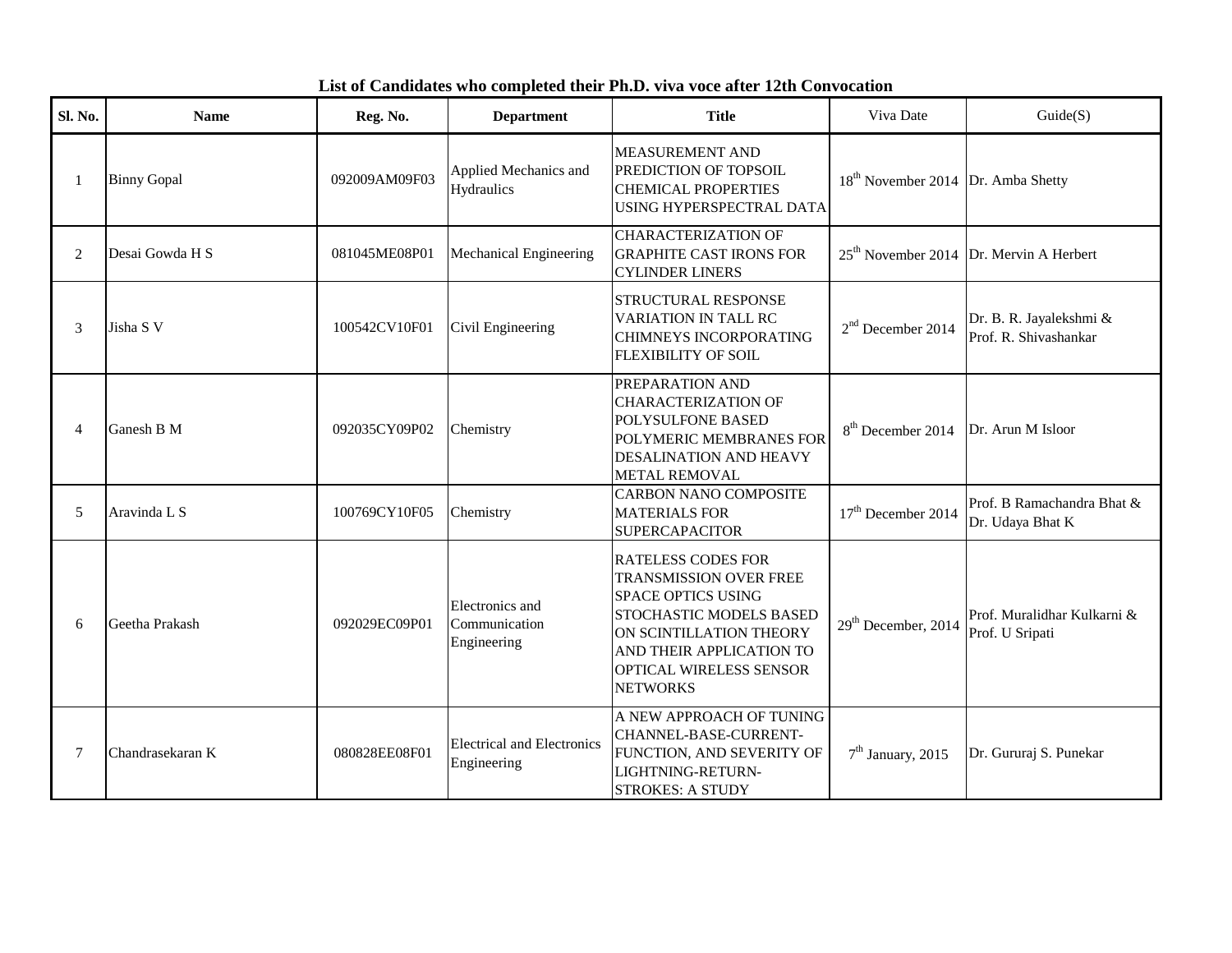| 8  | Yathish Ullal        | 100500CY10F04 | Chemistry                                         | <b>ELECTRODEPOSITION AND</b><br><b>CHARACTERIZATION OF</b><br><b>COMPOSITION MODULATED</b><br>MULTILAYER COATINGS                                        | 13 <sup>th</sup> January 2015 | Prof. A Chitharanjan Hegde                   |
|----|----------------------|---------------|---------------------------------------------------|----------------------------------------------------------------------------------------------------------------------------------------------------------|-------------------------------|----------------------------------------------|
| 9  | Ganala Santoshi      | 110661MA11F01 | Mathematical and<br><b>Computational Sciences</b> | <b>SOME EFFICIENT MOBILE</b><br>SENSOR NODE TRAVERSAL<br><b>ALGORITHMS</b>                                                                               | 13 <sup>th</sup> January 2015 | Prof. R. J. D'Souza                          |
| 10 | Panduranga Rao M V   | 03221068A     | Computer Science and<br>Engineering               | STUDY OF A DEVELOPMENT<br>APPROACH FOR SCHEDULING<br>IN EMBEDDED SYSTEM<br><b>DOMAIN</b>                                                                 | 17 <sup>th</sup> January 2015 | Dr. K. C. Shet                               |
| 11 | A Muralidhar         | 110666ME11F01 | Mechanical Engineering                            | EFFECT OF EQUAL CHANNEL<br><b>ANGULAR PRESSING ON</b><br>MICROSTRUCTURES AND<br>MECHANICAL PROPERTIES OF<br><b>WROUGHT AZ MAGNESIUM</b><br><b>ALLOYS</b> | 21 <sup>st</sup> January 2015 | Prof. Narendranath S                         |
| 12 | Rajesha M            | 092017HM09F02 | Humanities, Social<br>Sciences & Management       | AN ASSESSMENT OF FACTORS<br><b>AFFECTING THE</b><br><b>PERFORMANCE OF</b><br>MICROFINANCE INSTITUTIONS                                                   | $2nd$ February 2015           | Prof. K. B. Kiran                            |
| 13 | Prameela Kolake      | 100499MA10F02 | Mathematical and<br><b>Computational Sciences</b> | NEW ASPECTS OF<br><b>DOMINATION AND</b><br><b>COMPLEMENTATION IN</b><br><b>GRAPHS</b>                                                                    | $3rd$ February 2015           | Dr. Shyam S. Kamath                          |
| 14 | Ramesh G             | 092019MT09F04 | Metallurgical and<br>Materials Engineering        | <b>WETTING KINETICS,</b><br><b>KINEMATICS AND HEAT</b><br><b>TRANSFER CHARACTERISTICS</b><br>OF LIQUID QUENCHANTS FOR<br>HEAT TREATMENT - A STUDY        | $6th$ February 2015           | Prof. K. Narayan Prabhu                      |
| 15 | Rajeswari M Kulkarni | 082013CH08P02 | <b>Chemical Engineering</b>                       | <b>BIOSORPTION OF NICKEL (II)</b><br>AND CADMIUM (II) ON<br><b>BACTERIAL AND YEAST</b><br><b>BIOMASS</b>                                                 | 9 <sup>th</sup> February 2015 | Prof. G. Srinikethan &<br>Dr. Vidya Shetty K |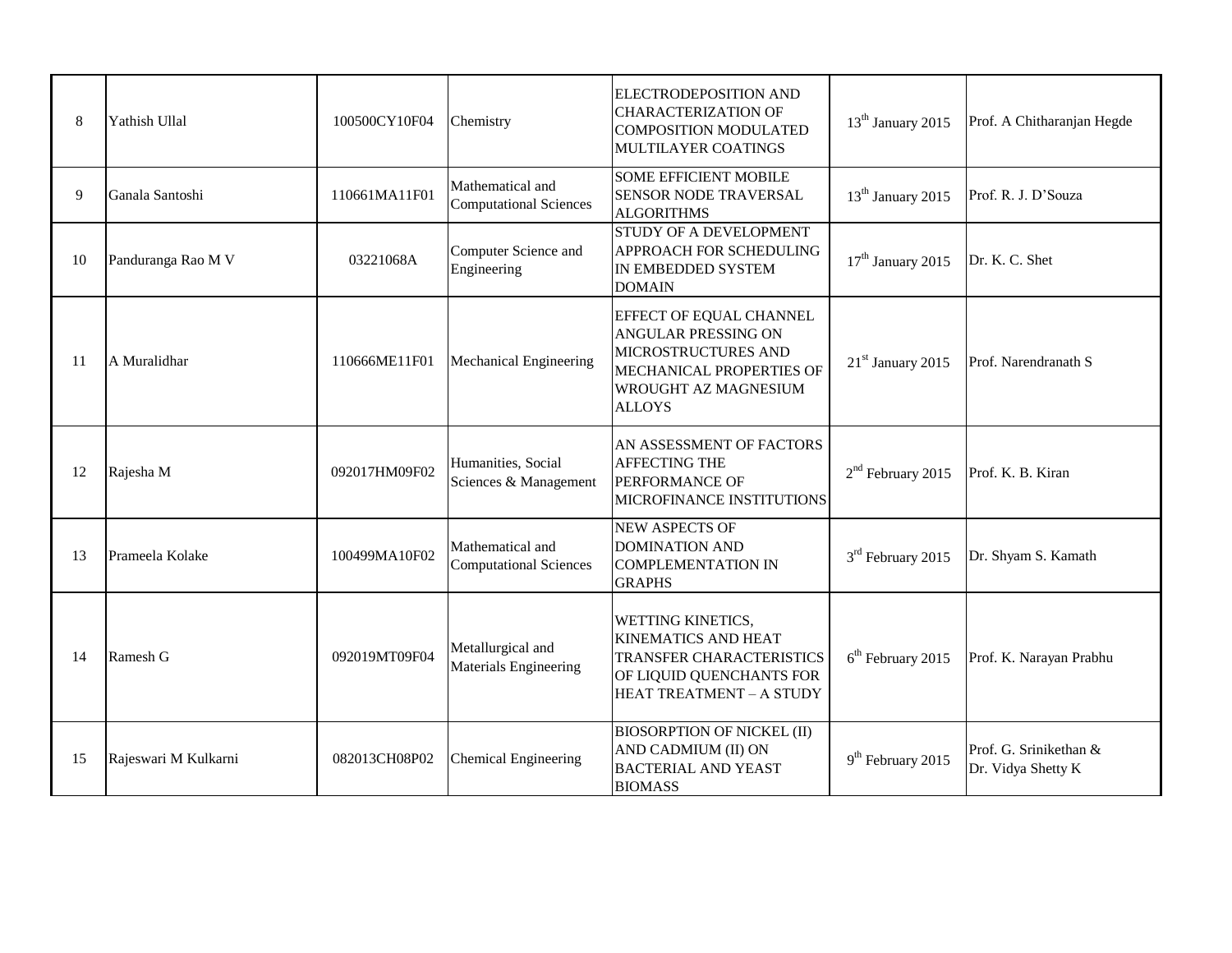| 16 | Bayyapu Neelima      | 090690IT09P01 | <b>Information Technology</b>                     | <b>COMMUNICATION AND</b><br>COMPUTATION OPTIMIZATION<br>OF CONCURRENT KERNELS<br>AND SPARSE MATRIX VECTOR<br>MULTIPLICATION ON<br><b>GRAPHICS PROCESSING UNIT</b>                                     | $12th$ February, 2015           | Prof. G Ram Mohana Reddy &<br>Dr. Prakash S Raghavendra                        |
|----|----------------------|---------------|---------------------------------------------------|-------------------------------------------------------------------------------------------------------------------------------------------------------------------------------------------------------|---------------------------------|--------------------------------------------------------------------------------|
| 17 | Alwyn Roshan Pais    | 060423IT06P01 | <b>Information Technology</b>                     | <b>GENERATION OF SUPER-</b><br><b>RESOLUTION VIDEO OBJECT</b><br><b>PLANES</b>                                                                                                                        | 13 <sup>th</sup> February, 2015 | Prof. G. Ram Mohana Reddy,<br>Prof. John D'Souza &<br>Prof. Subhasis Chaudhuri |
| 18 | Manjaiah M           | 112033ME11F07 | Mechanical Engineering                            | <b>ANALYSIS AND</b><br>OPTIMIZATION OF WIRE<br><b>ELECTRO DISCHARGE</b><br>MACHINING OF Ti <sub>50</sub> Ni <sub>50-X</sub> Cu <sub>X</sub><br><b>SHAPE MEMORY ALLOYS</b>                             | $13th$ February, 2015           | Prof. Narendranath S                                                           |
| 19 | Senthil T            | 092043MT09F05 | Metallurgical And<br>Materials Engineering        | <b>STUDIES ON</b><br><b>ELECTROSPINNING OF</b><br>POLY(STYRENE-CO-<br><b>ACRYLONITRILE)</b>                                                                                                           | 9 <sup>th</sup> February 2015   | Dr. Anandhan Srinivasan                                                        |
| 20 | Gop Kumar P          | 050708CH05F02 | <b>Chemical Engineering</b>                       | <b>STUDIES ON MICROBIAL</b><br><b>BIOTRANSFORMATIONS FOR</b><br>THE SYNTHESIS OF<br><b>STEREOSELECTIVE NEW</b><br>PHARMACEUTICAL DRUG<br>PRECURSORS AND THEIR<br>PHARMACOLOGICAL<br><b>EVALUATION</b> | $17th$ February 2015            | Prof. Gopal Mugeraya                                                           |
| 21 | Rekha G Pai          | 081036MA08P01 | Mathematical and<br><b>Computational Sciences</b> | <b>ENTRANCE REGION FLOW OF</b><br>TIME-INDEPENDENT NON-<br><b>INEWTONIAN FLUIDS IN</b><br><b>VARIOUS CHANNELS</b>                                                                                     | 18 <sup>th</sup> February 2015  | Prof. A Kandasamy                                                              |
| 22 | <b>B</b> Shivamurthy | 092030MT09P03 | Metallurgical and<br><b>Materials Engineering</b> | STRUCTURE-PROPERTY<br><b>RELATIONSHIP OF GLASS</b><br><b>FABRIC/EPOXY COMPOSITES</b><br><b>CONTAINING SOME MICRO</b><br><b>AND NANO FILLERS</b>                                                       | 18 <sup>th</sup> February 2015  | Dr. Udaya Bhat K &<br>Dr. Anandhan Srinivasan                                  |
| 23 | Pruthviraj U         | 050614AM05P02 | Applied Mechanics and<br>Hydraulics               | NUMERICAL SIMULATION OF<br><b>2D FLOW FIELD FOR</b><br>PERFORATED PLATES IN FREE<br><b>STREAM AND FENCES</b>                                                                                          | 19 <sup>th</sup> February, 2015 | Prof. M. K. Nagaraj &<br>Prof. Subhash C. Yaragal                              |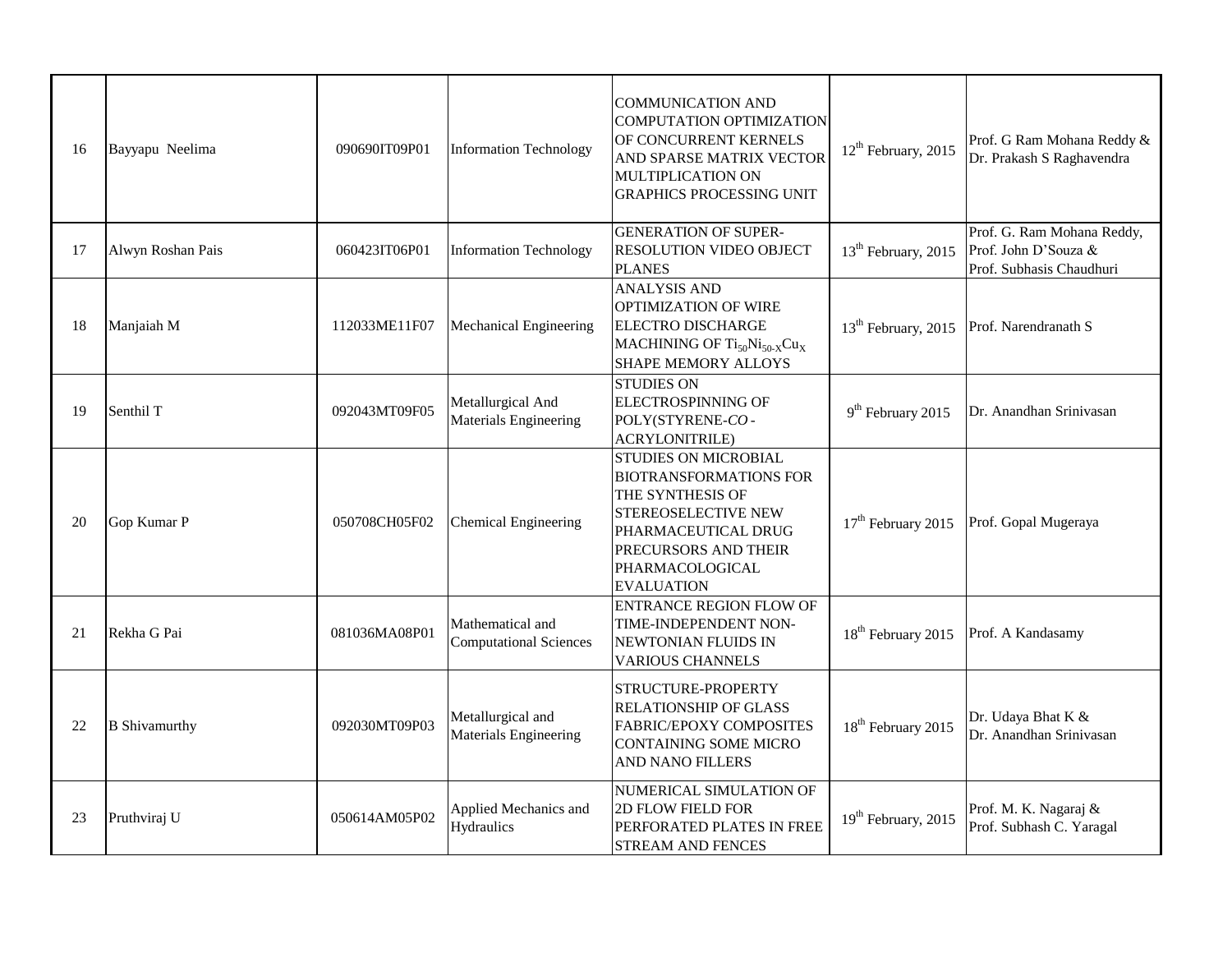| 24 | K S Shiva Prakasha       | 092027EC09P02 | Electronics and<br>Communication<br>Engineering  | <b>ENERGY EFFICIENT DATA</b><br><b>COMMUNICATION OVER</b><br><b>RESOURCE CONSTRAINED</b><br><b>WIRELESS SENSOR</b><br><b>NETWORKS</b>                                                                                                                    | 19 <sup>th</sup> February, 2015 | Prof. Muralidhar Kulkarni                              |
|----|--------------------------|---------------|--------------------------------------------------|----------------------------------------------------------------------------------------------------------------------------------------------------------------------------------------------------------------------------------------------------------|---------------------------------|--------------------------------------------------------|
| 25 | Manjunatha L S           | 110650CV11F05 | Civil Engineering                                | <b>USE OF STABILIZED IRON ORE</b><br><b>TAILINGS FOR BULK FILL</b><br><b>CONSTRUCTION AND</b><br><b>REPLACEMENT FOR FINE</b><br><b>AGGREGATES IN CONCRETE</b>                                                                                            | 23 <sup>rd</sup> February, 2015 | Dr. B. M. Sunil                                        |
| 26 | Bini A A                 | 090714EC09F01 | Electronics and<br>Communication<br>Engineering  | <b>IMAGE RESTORATION AND</b><br><b>ENHANCEMENT USING</b><br>PARTIAL DIFFERENTIAL<br><b>EQUATIONS</b>                                                                                                                                                     | $24th$ February, 2015           | Prof. M. S. Bhat                                       |
| 27 | Rajeev P                 | 081028MT08P02 | Metallurgical and<br>Materials Engineering       | <b>EXPERIMENTAL</b><br><b>INVESTIGATION ON THE</b><br><b>CORROSION MITIGATION OF</b><br>OIL WELL STEEL USING<br>ORGANIC INHIBITORS                                                                                                                       | 14 <sup>th</sup> February 2015  | Prof. A. O. Surendranathan &<br>Prof. Ch. S. N. Murthy |
| 28 | Shashidhara Mecha Kotian | 100530EE10F04 | <b>Electrical and Electronics</b><br>Engineering | <b>PERFORMANCE OF</b><br><b>SYNCHRONOUS MACHINE</b><br><b>MODELS IN SERIES-</b><br><b>COMPENSATED POWER</b><br>SYSTEMS, AND DESIGN OF<br><b>SUBSYNCHRONOUS DAMPING</b><br>CONTROLLERS EMPLOYING<br><b>DYNAMIC PHASOR-BASED</b><br>MODELS OF SVC AND TCSC | $2nd$ March, 2015               | Dr. Shubhanga K N                                      |
| 29 | Sonage Basgonda Kallappa | 092011ME09P12 | Mechanical Engineering                           | <b>AUGMENTATION OF FORCED</b><br><b>CONVECTIVE HEAT</b><br><b>TRANSFER THROUGH TUBE</b><br><b>BY USING NANOFLUID</b>                                                                                                                                     | $13th$ March, 2015              | Prof. P. Mohanan                                       |
| 30 | Naveen Kumar D T         | 102015CV10F03 | Civil Engineering                                | <b>STRESS, FREE VIBRATION</b><br>AND BUCKING ANALYSES OF<br>FGM PLATES - ANALYTICAL<br><b>SOLUTIONS USING HIGHER</b><br><b>ORDER REFINED THEORIES</b>                                                                                                    | $16^{\text{th}}$ March, 2015    | Prof. K. Swaminathan                                   |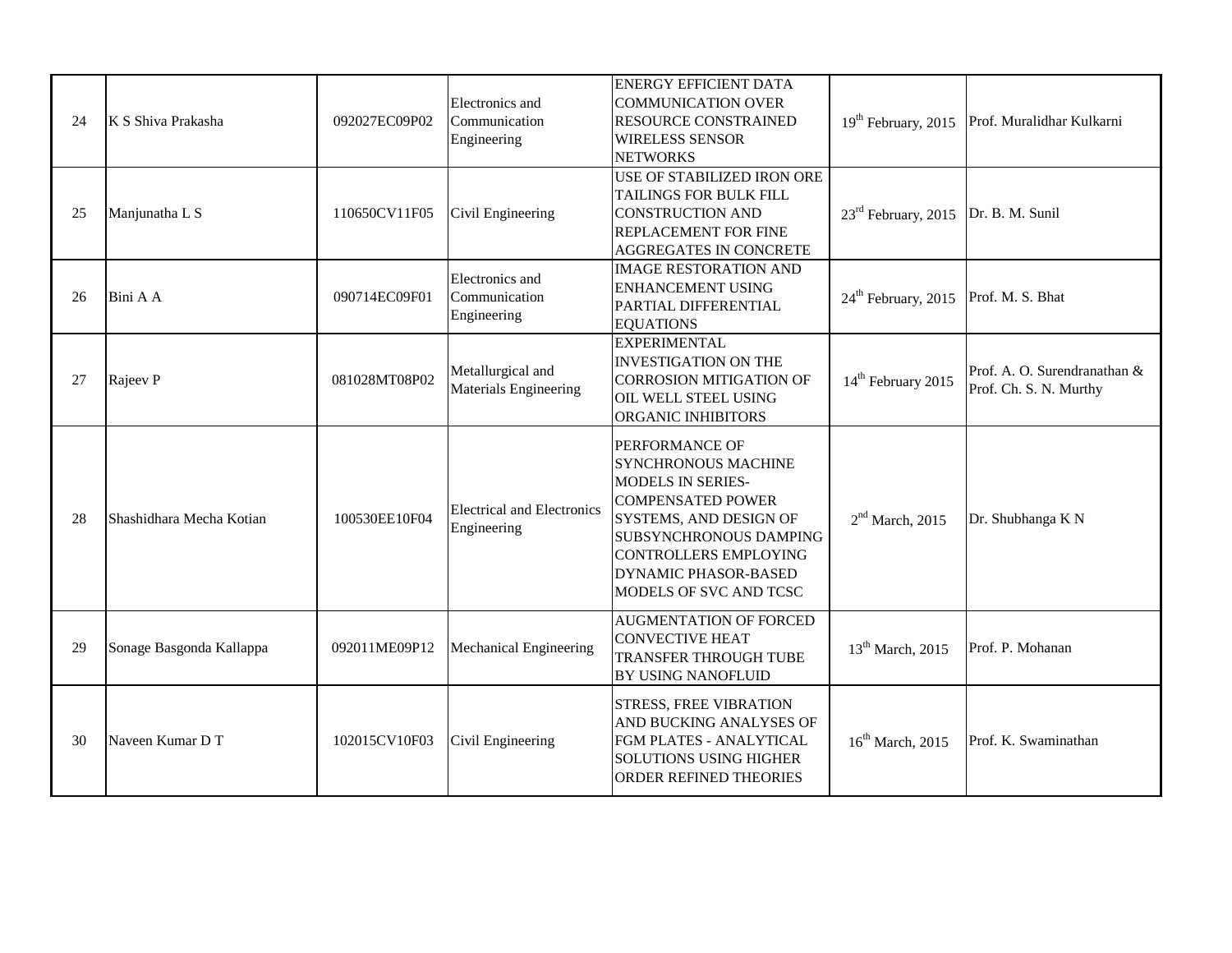| 31 | Sogra Fathima B           | 102011CH10F06 | <b>Chemical Engineering</b>                       | <b>STUDIES ON ISOLATED</b><br><b>ENDOPHYTIC FUNGI FROM</b><br>NOTHAPODYTES FOETIDA<br>FOR PRODUCTION OF<br><b>CAMPTOTHECIN AND OTHER</b><br>PRODUCTS OF CERTAIN<br><b>BIOTECHNOLOGICAL</b><br><b>INTEREST</b> | 26 <sup>th</sup> February 2015 | Dr. Raj Mohan B            |
|----|---------------------------|---------------|---------------------------------------------------|---------------------------------------------------------------------------------------------------------------------------------------------------------------------------------------------------------------|--------------------------------|----------------------------|
| 32 | Manoj Kumar A P           | 102021ME10F11 | <b>Mechanical Engineering</b>                     | <b>EFFECT OF BIODIESEL BLENDS</b><br>ON SLECTIVE CATALYTIC<br><b>REDUCTION SYSTEM TO</b><br>REDUCE NO <sub>X</sub> EMISSIONS IN<br><b>DIESEL VEHICLES</b>                                                     | $12^{th}$ March, 2015          | Prof. P. Mohanan           |
| 33 | Venkateswara Rao Gadupudi | 090711PH09F02 | Physics                                           | SYNTHESIS,<br>CHARACTERIZATION AND<br><b>VARIOUS PROPERTIES OF CAO-</b><br>$P_2O_5$ , CAO-CAF <sub>2</sub> - $P_2O_5$ GLASSES<br><b>WITH SILVER</b><br><b>NANOPARTICLES</b>                                   | $9th$ March, 2015              | Prof. H. D. Shashikala     |
| 34 | Santhosh Kumar A          | 090712PH09F01 | Physics                                           | PREPARATION,<br><b>CHARACTERIZATION AND</b><br>APPLICATION OF ZNO AND<br>TIO <sub>2</sub> BASED<br><b>NANOSTRUCTURES</b>                                                                                      | $19th$ March, 2015             | Dr. H. S. Nagaraja         |
| 35 | Keerthi Laxmi             | 092037AM09F04 | Applied Mechanics and<br>Hydraulics               | <b>EVALUATION OF A SATELLITE-</b><br><b>BASED</b><br><b>EVAPOTRANSPIRATION</b><br>MODEL IN A HUMID TROPICAL<br><b>REGION</b>                                                                                  | $26th$ March, 2015             | Prof. Lakshman Nandagiri   |
| 36 | Vaishaka R Rao            | 112017CY11F06 | Chemistry                                         | ELECTROFABRICATION OF<br>SOME BINARY AND TERNARY<br><b>ALLOYS AND THEIR</b><br><b>CHARACTERIZATION</b>                                                                                                        | $10^{th}$ April, 2015          | Prof. A Chitharanjan Hegde |
| 37 | Srinivasa Murthy T        | 090721MA09F01 | Mathematical and<br><b>Computational Sciences</b> | A STUDY OF MAGIC<br><b>LABELINGS OF GRAPHS</b>                                                                                                                                                                | $10^{th}$ April, 2015          | Prof. S M Hegde            |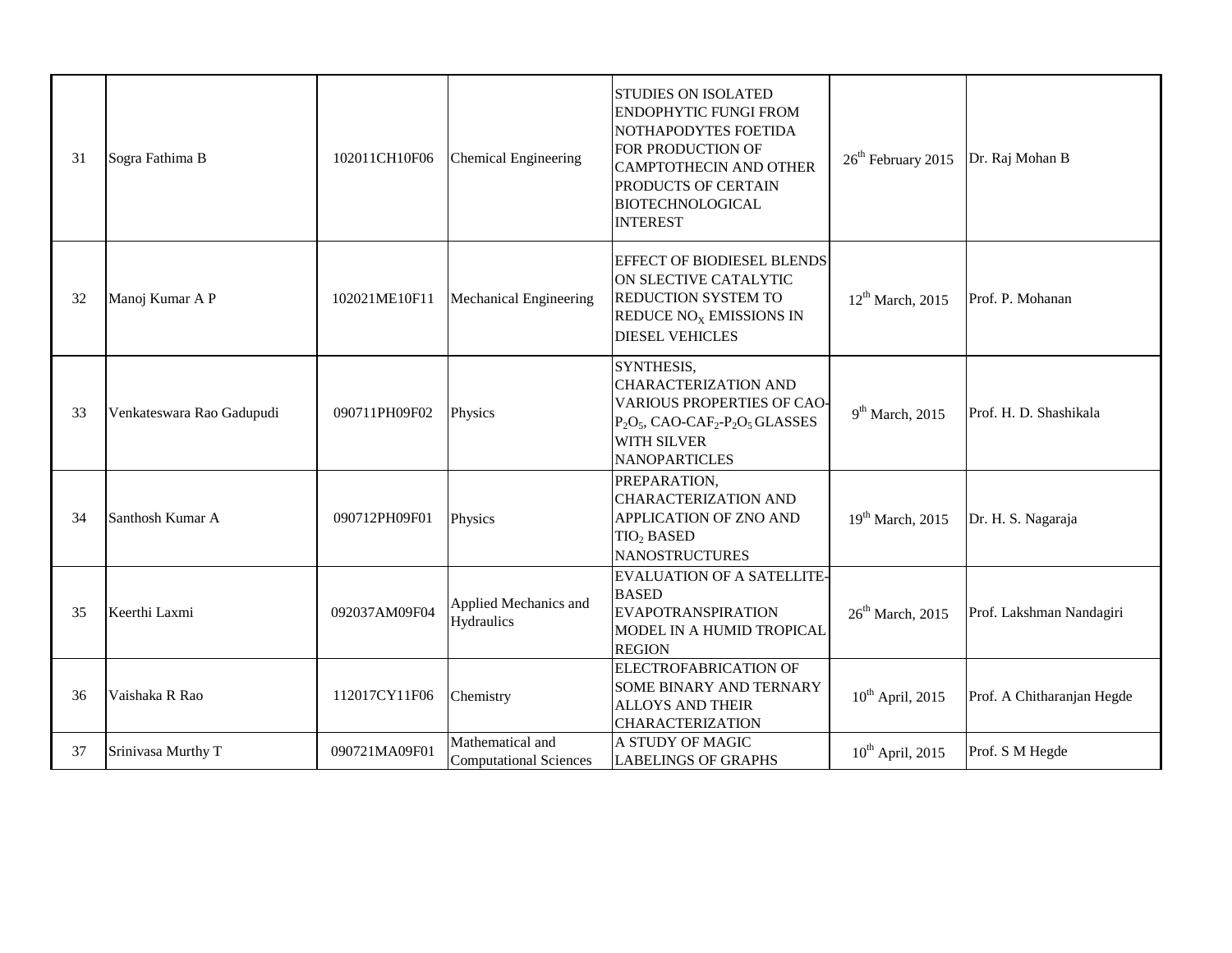| 38 | Honnanagouda Somanagouda<br>Shivanagouda | 110692CV11F07 | Civil Engineering                          | "STUDIES ON AQUIFER<br><b>CHARACTERIZATION AND</b><br><b>SEAWATER INTRUSION</b><br><b>VULNERABILITY ASSESSMENT</b><br>OF COASTAL DAKSHINA<br>KANNADA DISTRICT,<br><b>KARNATAKA</b> | $17th$ April, 2015           | Prof. D. Venkat Reddy &<br>Prof. Mahesha A              |
|----|------------------------------------------|---------------|--------------------------------------------|------------------------------------------------------------------------------------------------------------------------------------------------------------------------------------|------------------------------|---------------------------------------------------------|
| 39 | Keshava Joshi                            | 100628CH10F02 | <b>Chemical Engineering</b>                | <b>STUDIES ON</b><br><b>DENITRIFICATION USING</b><br>DRAFT TUBE SPOUTED BED<br><b>REACTOR</b>                                                                                      | $24^{\text{th}}$ April, 2015 | Prof. G Srinikethan &<br>Prof. M B Saidutta             |
| 40 | Melwyn D'Souza                           | 090715IT09F02 | <b>Information Technology</b>              | <b>DECENTRALIZED REGISTRY</b><br><b>BASED WEB SERVICES</b><br><b>ARCHITECTURE FOR</b><br><b>LOCATION BASED SERVICES</b>                                                            | $7th$ May, 2015              | Prof. Ananthanarayana V S                               |
| 41 | Naveen P                                 | 092020CY09F05 | Chemistry                                  | SYNTHESIS,<br><b>CHARACTERIZATION AND</b><br><b>STUDIES ON ANTICANCER</b><br><b>ACTIVITY OF SOME INDOLE</b><br><b>DERIVATIVES</b>                                                  | $21^{th}$ May, 2015          | Dr. Udaya Kumar D                                       |
| 42 | Nagaraja                                 | 102020ME10F12 | Mechanical Engineering                     | OPTIMIZATION OF PROCESS<br>PARAMETERS IN DRILLING OF<br><b>CARBON FIBER REINFORCED</b><br>POLYMER MATRIX<br><b>COMPOSITES</b>                                                      | $2nd$ June, 2015             | Dr. Mervin A Herbert                                    |
| 43 | Kripa M Suvarna                          | 092023MT09F03 | Metallurgical And<br>Materials Engineering | A STUDY ON CORROSION<br><b>BEHAVIOUR OF WELDED AND</b><br><b>AGED AISI 316L STAINLESS</b><br>STEEL IN MARINE AND OTHER<br><b>AQUEOUS MEDIA: THE ROLE</b><br>OF MICROBES            | $25^{th}$ May, 2015          | Prof. K. Rajendra Udupa &<br>Prof. A. O. Surendranathan |
| 44 | Rajashekar P Mandi                       | 070514EE07P01 | Engineering                                | A COMPREHENSIVE ANALYSIS<br>Electrical And Electronics OF AUXILIARY POWER IN<br><b>COAL-FIRED POWER PLANTS</b><br>IN INDIA                                                         | $14^{th}$ June, 2015         | Prof. Udaykumar R Y                                     |
| 45 | Lokeshwari Navalgund                     | 135072CH13P01 | <b>Chemical Engineering</b>                | AIR QUANTITY MODELING<br>AND AIR QUALITY ATLAS<br><b>USING REMOTE SENSING AND</b><br><b>GIS FOR HUBLI-DHARWAD</b><br><b>TWIN CITY</b>                                              | $23^{\text{rd}}$ June, 2015  | Prof. G Srinikethan &<br>Dr. V. S. Hegde                |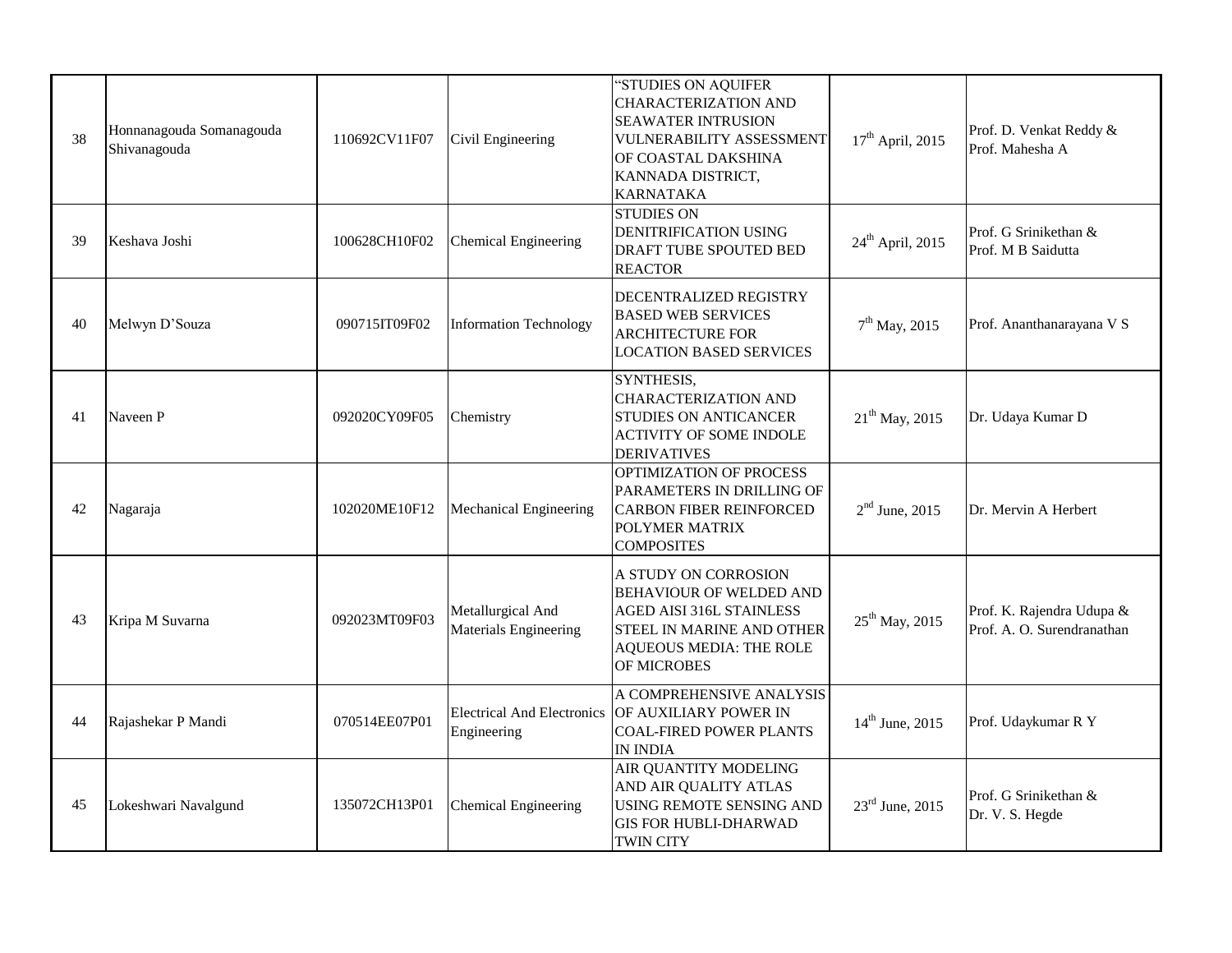| 46 | Karale Rahul Subhash | 110646CV11F04 | Civil Engineering                                | FENTON AND PHOTOFENTON<br><b>OXIDATION OF SELECTED</b><br>PHARMACEUTICAL<br><b>COMPOUNDS PYRIDINE</b><br><b>DERIVATIVES IN WATER</b>                                                                   | $29^{th}$ June, 2015 | Prof. S. Shrihari & Dr. B. Manu |
|----|----------------------|---------------|--------------------------------------------------|--------------------------------------------------------------------------------------------------------------------------------------------------------------------------------------------------------|----------------------|---------------------------------|
| 47 | Manjunath Patel G C  | 110665ME11F03 | Mechanical Engineering                           | MODELING AND MULTI-<br>OBJECTIVE OPTIMIZATION OF<br><b>SQUEEZE CASTING PROCESS</b><br><b>USING STATISTICAL AND</b><br><b>SOFT COMPUTING TOOLS</b>                                                      | $29^{th}$ June, 2015 | Prof. Prasad Krishna            |
| 48 | Dinesha P            | 092036ME09P07 | Mechanical Engineering                           | <b>EXPEREMENTAL</b><br><b>INESTIGATION OF CASHEW</b><br><b>NUT SHELL LIQUID BLENDS</b><br>ON THE PERFORMANCE AND<br><b>EMISSION CHARACTERISTICS</b><br>OF A SINGLE CYLINDER<br><b>DIESEL ENGINE</b>    | $1st$ July, 2015     | Prof. P. Mohanan                |
| 49 | Sanjeev K Nayak      | 090723EE09F01 | <b>Electrical And Electronics</b><br>Engineering | <b>GRID INTEGRATED</b><br>OPERATION OF HYBRID FUEL<br><b>CELL AND MICROTURBINE</b><br><b>BASED DISTRIBUTED</b><br><b>GENERATION SYSTEM</b>                                                             | $1st$ July, 2015     | Dr. D. N. Gaonkar               |
| 50 | Shivaprasad K V      | 100539ME10F06 | <b>Mechanical Engineering</b>                    | <b>EXPERIMENTAL</b><br><b>INVESTIGATION AND</b><br><b>ANALYSIS OF THE ADDITION</b><br>OF HYDROGEN TO A<br><b>GASOLINE FUELED FOUR</b><br><b>STROKE SINGLE CYLINDER</b><br><b>SPARK IGNITION ENGINE</b> | $2nd$ July, 2015     | Dr. Kumar G N                   |
| 51 | Arun P Parameswaran  | 102019ME10F10 | Mechanical Engineering                           | <b>STUDIES ON MODELING AND</b><br><b>REAL TIME FPGA BASED</b><br><b>ROBUST ACTIVE CONTROL OF</b><br><b>VIBRATING SMART SYSTEM</b>                                                                      | $3rd$ July, 2015     | Prof. K. V. Gangadharan         |